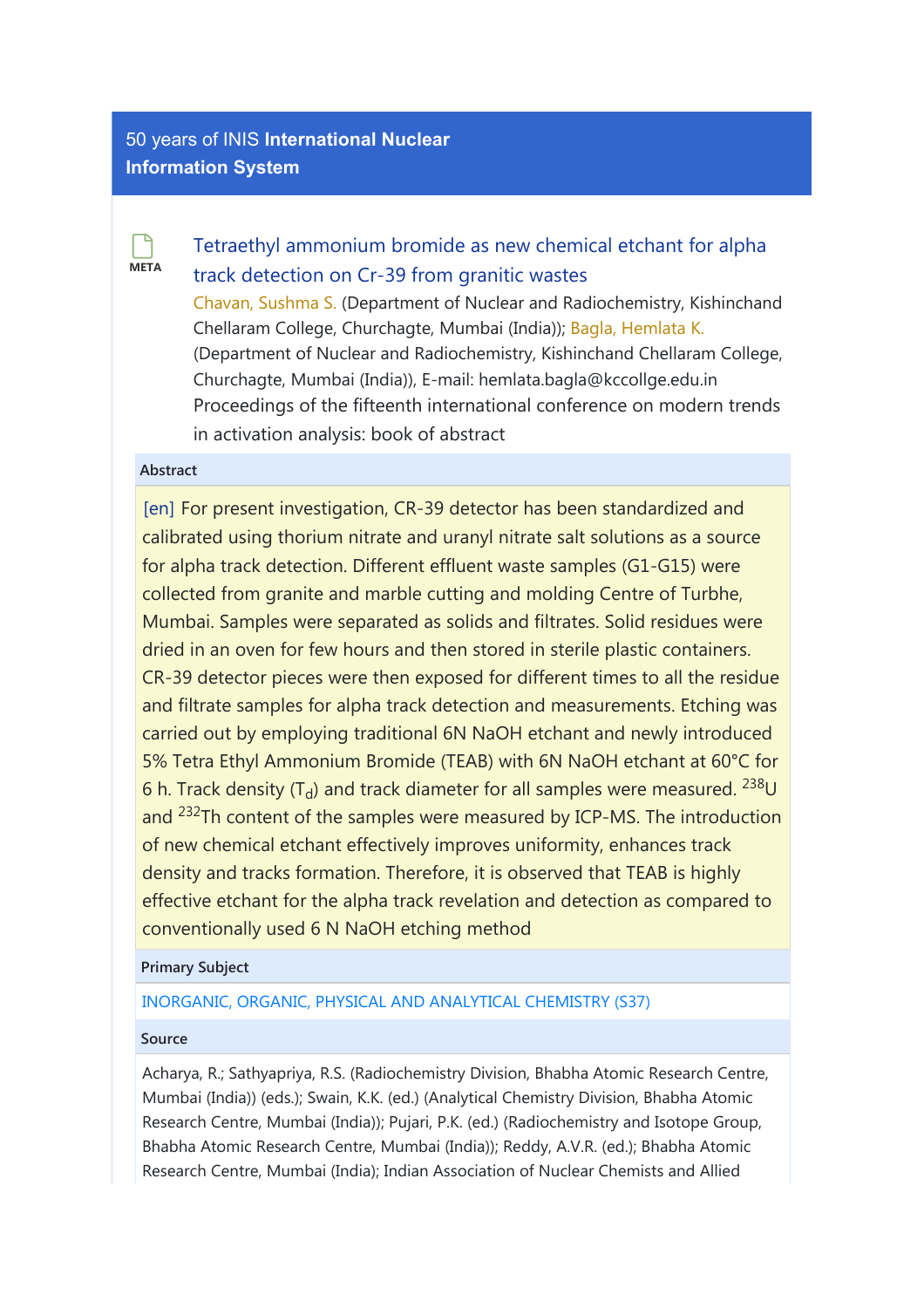Scientists, Mumbai (India); International Committee on Activation Analysis, Nova Scotia (Canada); 234 p; 2019; p. 151; MTAA-15: 15. international conference on modern trends in activation analysis; Mumbai (India); 17-22 Nov 2019

Record Type

Book

Literature Type

Conference

Country of publication

[India](https://inis.iaea.org/search/search.aspx?orig_q=country:%22India%22)

Descriptors (DEI)

[ALPHA DETECTION](https://inis.iaea.org/search/search.aspx?orig_q=DEI:%22ALPHA%20DETECTION%22), [BROMIDES](https://inis.iaea.org/search/search.aspx?orig_q=DEI:%22BROMIDES%22), [DENSITY,](https://inis.iaea.org/search/search.aspx?orig_q=DEI:%22DENSITY%22) [ETCHING](https://inis.iaea.org/search/search.aspx?orig_q=DEI:%22ETCHING%22), [ICP MASS SPECTROSCOPY,](https://inis.iaea.org/search/search.aspx?orig_q=DEI:%22ICP%20MASS%20SPECTROSCOPY%22) [QUATERNARY AMMONIUM COMPOUNDS,](https://inis.iaea.org/search/search.aspx?orig_q=DEI:%22QUATERNARY%20AMMONIUM%20COMPOUNDS%22) [THORIUM 232,](https://inis.iaea.org/search/search.aspx?orig_q=DEI:%22THORIUM%20232%22) [URANIUM 238](https://inis.iaea.org/search/search.aspx?orig_q=DEI:%22URANIUM%20238%22)

Descriptors (DEC)

[ACTINIDE NUCLEI,](https://inis.iaea.org/search/search.aspx?orig_q=DEC:%22ACTINIDE%20NUCLEI%22) [ALPHA DECAY RADIOISOTOPES,](https://inis.iaea.org/search/search.aspx?orig_q=DEC:%22ALPHA%20DECAY%20RADIOISOTOPES%22) [AMMONIUM COMPOUNDS](https://inis.iaea.org/search/search.aspx?orig_q=DEC:%22AMMONIUM%20COMPOUNDS%22), [BROMINE COMPOUNDS,](https://inis.iaea.org/search/search.aspx?orig_q=DEC:%22BROMINE%20COMPOUNDS%22) [CHARGED PARTICLE DETECTION,](https://inis.iaea.org/search/search.aspx?orig_q=DEC:%22CHARGED%20PARTICLE%20DETECTION%22) [DETECTION,](https://inis.iaea.org/search/search.aspx?orig_q=DEC:%22DETECTION%22) [EVEN-EVEN](https://inis.iaea.org/search/search.aspx?orig_q=DEC:%22EVEN-EVEN%20NUCLEI%22) [NUCLEI](https://inis.iaea.org/search/search.aspx?orig_q=DEC:%22EVEN-EVEN%20NUCLEI%22), [HALIDES,](https://inis.iaea.org/search/search.aspx?orig_q=DEC:%22HALIDES%22) [HALOGEN COMPOUNDS](https://inis.iaea.org/search/search.aspx?orig_q=DEC:%22HALOGEN%20COMPOUNDS%22), [HEAVY NUCLEI](https://inis.iaea.org/search/search.aspx?orig_q=DEC:%22HEAVY%20NUCLEI%22), [ISOTOPES](https://inis.iaea.org/search/search.aspx?orig_q=DEC:%22ISOTOPES%22), [MASS](https://inis.iaea.org/search/search.aspx?orig_q=DEC:%22MASS%20SPECTROSCOPY%22) [SPECTROSCOPY](https://inis.iaea.org/search/search.aspx?orig_q=DEC:%22MASS%20SPECTROSCOPY%22), [NUCLEI,](https://inis.iaea.org/search/search.aspx?orig_q=DEC:%22NUCLEI%22) [PHYSICAL PROPERTIES](https://inis.iaea.org/search/search.aspx?orig_q=DEC:%22PHYSICAL%20PROPERTIES%22), [RADIATION DETECTION,](https://inis.iaea.org/search/search.aspx?orig_q=DEC:%22RADIATION%20DETECTION%22) [RADIOISOTOPES](https://inis.iaea.org/search/search.aspx?orig_q=DEC:%22RADIOISOTOPES%22), [SPECTROSCOPY,](https://inis.iaea.org/search/search.aspx?orig_q=DEC:%22SPECTROSCOPY%22) [SPONTANEOUS FISSION RADIOISOTOPES](https://inis.iaea.org/search/search.aspx?orig_q=DEC:%22SPONTANEOUS%20FISSION%20RADIOISOTOPES%22), [SURFACE](https://inis.iaea.org/search/search.aspx?orig_q=DEC:%22SURFACE%20FINISHING%22) [FINISHING,](https://inis.iaea.org/search/search.aspx?orig_q=DEC:%22SURFACE%20FINISHING%22) [THORIUM ISOTOPES](https://inis.iaea.org/search/search.aspx?orig_q=DEC:%22THORIUM%20ISOTOPES%22), [URANIUM ISOTOPES](https://inis.iaea.org/search/search.aspx?orig_q=DEC:%22URANIUM%20ISOTOPES%22), [YEARS LIVING RADIOISOTOPES](https://inis.iaea.org/search/search.aspx?orig_q=DEC:%22YEARS%20LIVING%20RADIOISOTOPES%22)

Publication Year [2019](https://inis.iaea.org/search/search.aspx?orig_q=year:2019) Language [English](https://inis.iaea.org/search/search.aspx?orig_q=language:%22English%22) Reference Number [51098470](https://inis.iaea.org/search/search.aspx?orig_q=RN:51098470) Related Record [51098290](https://inis.iaea.org/search/search.aspx?orig_q=%2251098290%22) INIS Volume [51](https://inis.iaea.org/search/search.aspx?orig_q=volume:51) INIS Issue [41](https://inis.iaea.org/search/search.aspx?orig_q=issue:41)

Export - PDF